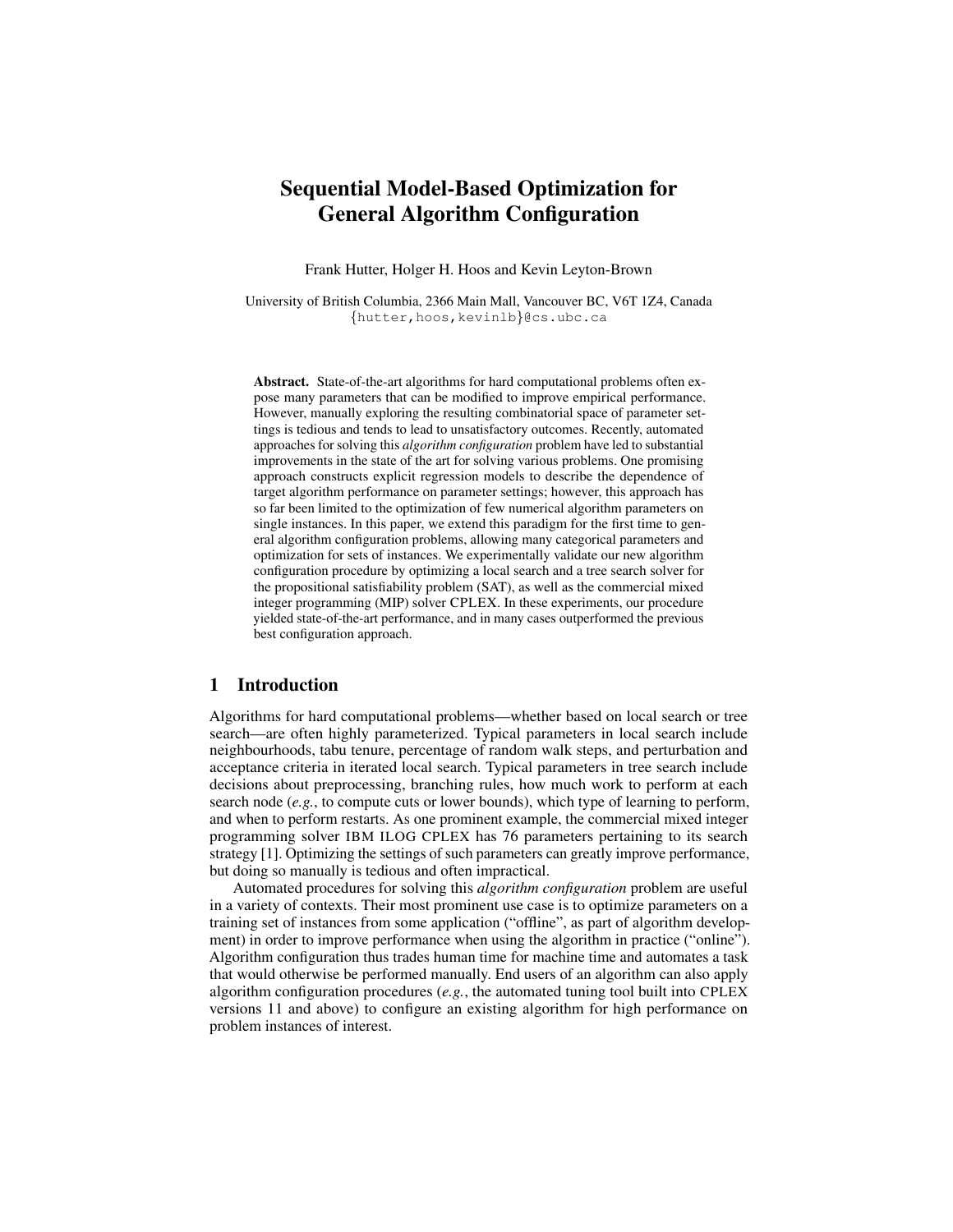The algorithm configuration problem can be formally stated as follows: given a parameterized algorithm A (the *target algorithm*), a set (or distribution) of problem instances I and a cost metric c, find parameter settings of A that minimize c on I. The cost metric c is often based on the runtime required to solve a problem instance, or, in the case of optimization problems, on the solution quality achieved within a given time budget. Various automated procedures have been proposed for solving this algorithm configuration problem. Existing approaches differ in whether or not explicit models are used to describe the dependence of target algorithm performance on parameter settings.

Model-free algorithm configuration methods are relatively simple, can be applied out-of-the-box, and have recently led to substantial performance improvements across a variety of constraint programming domains. This research goes back to the early 1990s [2, 3] and has lately been gaining momentum. Some methods focus on optimizing numerical (*i.e.*, either integer- or real-valued) parameters (see, *e.g.*, [4, 5]), while others also target categorical (*i.e.*, discrete-valued and unordered) domains [6, 7, 8, 9]. The most prominent configuration methods are the racing algorithm F-RACE [5] and our own iterated local search algorithm PARAMILS [7, 8]. A recent competitor is the genetic algorithm GGA [9]. F-RACE and its extensions have been used to optimize various high-performance algorithms, including iterated local search and ant colony optimization procedures for timetabling tasks and the travelling salesperson problem [6, 5]. Our own group has used PARAMILS to configure highly parameterized tree search [10] and local search solvers [11] for the propositional satisfiability problem (SAT), as well as several solvers for mixed integer programming (MIP), substantially advancing the state of the art for various types of instances. Notably, by optimizing the 76 parameters of CPLEX—the most prominent MIP solver—we achieved up to 50-fold speedups over the defaults and over the configuration returned by the CPLEX tuning tool [1].

While the progress in practical applications described above has been based on model-free optimization methods, recent progress in model-based approaches promises to lead to the next generation of algorithm configuration procedures. *Sequential modelbased optimization (SMBO)* iterates between fitting models and using them to make choices about which configurations to investigate. It offers the appealing prospects of interpolating performance between observed parameter settings and of extrapolating to previously unseen regions of parameter space. It can also be used to quantify importance of each parameter and parameter interactions. However, being grounded in the "blackbox function optimization" literature from statistics (see, e.g., [12]), SMBO has inherited a range of limitations inappropriate to the automated algorithm configuration setting. These limitations include a focus on deterministic target algorithms; use of costly initial experimental designs; reliance on computationally expensive models; and the assumption that all target algorithm runs have the same execution costs. Despite considerable recent advances [13, 14, 15], all published work on SMBO still has three key limitations that prevent its use for general algorithm configuration tasks: (1) it only supports numerical parameters; (2) it only optimizes target algorithm performance for single instances; and (3) it lacks a mechanism for terminating poorly performing target algorithm runs early.

The main contribution of this paper is to remove the first two of these SMBO limitations, and thus to make SMBO applicable to general algorithm configuration problems with many categorical parameters and sets of benchmark instances. Specifically, we generalize four components of the SMBO framework and—based on them—define two novel SMBO instantiations capable of general algorithm configuration: the simple model-free Random Online Adaptive Racing (ROAR) procedure and the more sophisticated Sequential Model-based Algorithm Configuration (SMAC) method. These methods do not yet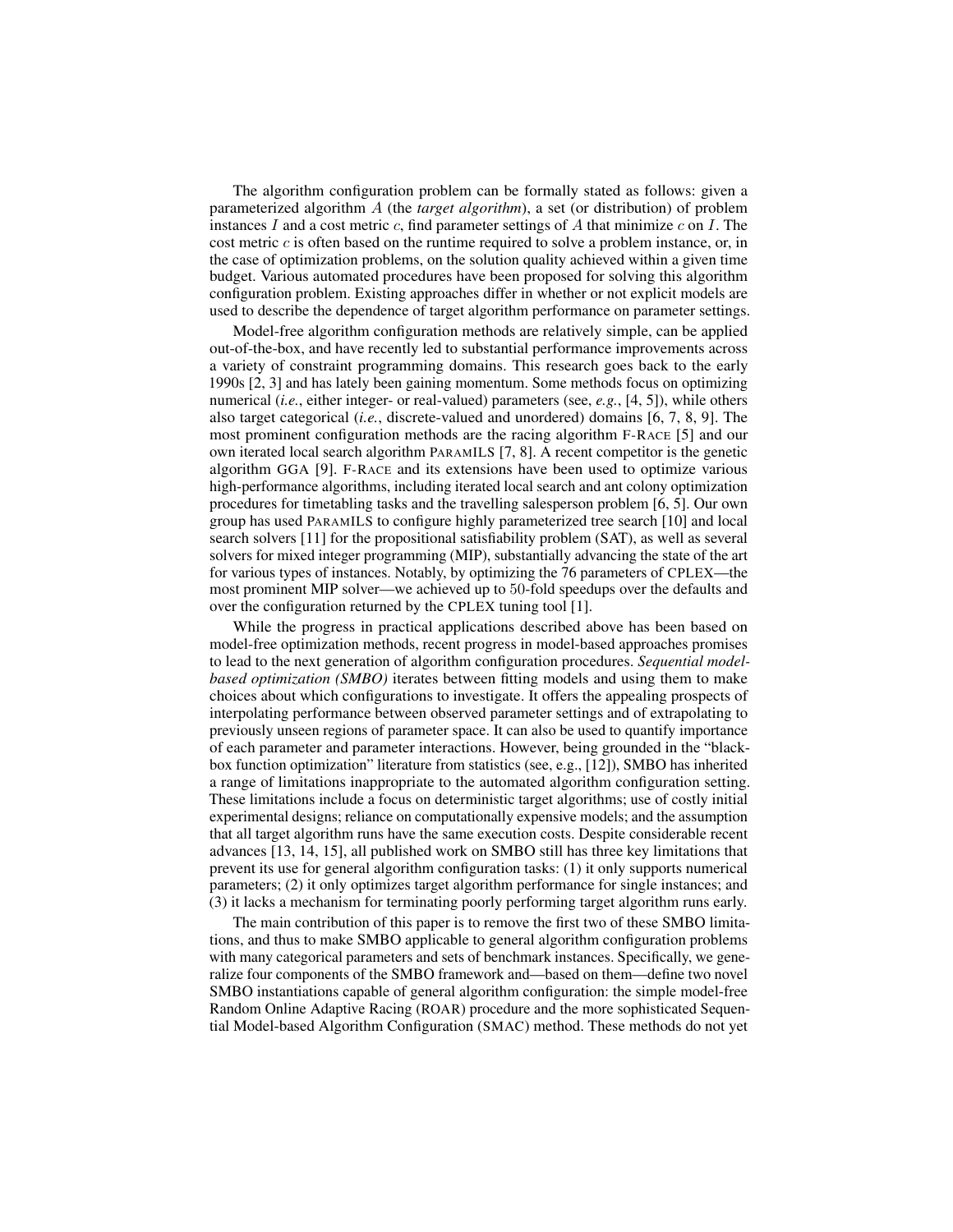implement an early termination criterion for poorly performing target algorithm runs (such as, *e.g.*, PARAMILS's adaptive capping mechanism [8]); thus, so far we expect them to perform poorly on some configuration scenarios with large captimes. In a thorough experimental analysis for a wide range of 17 scenarios with small captimes (involving the optimization of local search and tree search SAT solvers, as well as the commercial MIP solver CPLEX), SMAC indeed compared favourably to the two most prominent approaches for general algorithm configuration: PARAMILS [7, 8] and GGA [9].

The remainder of this paper is structured as follows. Section 2 describes the SMBO framework and previous work on SMBO. Sections 3 and 4 generalize SMBO's components to tackle general algorithm configuration scenarios, defining ROAR and SMAC, respectively. Section 5 experimentally compares ROAR and SMAC to the existing state of the art in algorithm configuration. Section 6 concludes the paper.

## 2 Existing Work on Sequential Model-Based Optimization (SMBO)

Model-based optimization methods construct a regression model (often called a *response surface model*) that predicts performance and then use this model for optimization. *Sequential* model-based optimization (SMBO) iterates between fitting a model and gathering additional data based on this model. In the context of parameter optimization, the model is fitted to a training set  $\{(\theta_1, o_1), \ldots, (\theta_n, o_n)\}\$  where parameter configuration  $\theta_i = (\theta_{i,1}, \dots, \theta_{i,d})$  is a complete instantiation of the target algorithm's d parameters and  $o_i$  is the target algorithm's observed performance when run with configuration  $\theta_i$ . Given a new configuration  $\theta_{n+1}$ , the model aims to predict its performance  $o_{n+1}$ .

SMBO has its roots in the statistics literature on experimental design for global continuous ("black-box") function optimization. Most notable is the efficient global optimization (EGO) algorithm by Jones et al. [12], which is, however, limited to optimizing continuous parameters for noise-free functions (*i.e.*, the performance of deterministic algorithms). Bartz-Beielstein et al. [13] were the first to use the EGO approach to optimize algorithm performance. Their sequential parameter optimization (SPO) toolbox—which has received considerable attention in the evolutionary algorithms community—provides many features that facilitate the manual analysis and optimization of algorithm parameters; it also includes an automated SMBO procedure for optimizing numerical parameters on single instances. We studied the components of this automated procedure, demonstrated that its intensification mechanism mattered most, and improved it in our  $SPO<sup>+</sup>$ algorithm [14]. In [15], we showed how to reduce the overhead incurred by construction and use of response surface models via approximate GP models. We also eliminated the need for a costly initial design by interleaving randomly selected parameters throughout the optimization process, and by exploiting the fact that different algorithm runs take different amounts of time. The resulting time-bounded SPO variant, TB-SPO, is the first practical SMBO method for parameter optimization given a user-specified time budget. Although it was shown to significantly outperform PARAMILS in certain cases, it is still limited to the optimization of numerical algorithm parameters on single problem instances.

In Algorithm Framework 1, we give pseudocode for the time-bounded SMBO framework of which TB-SPO is an instantiation: in each iteration, it fits a model, selects a list of promising parameter configurations and performs target algorithm runs on (a subset of) these, until a given time bound is reached. This time bound is related to the combined overhead due to fitting the model and selecting promising configurations. In the following, we generalize the components of this algorithm framework, extending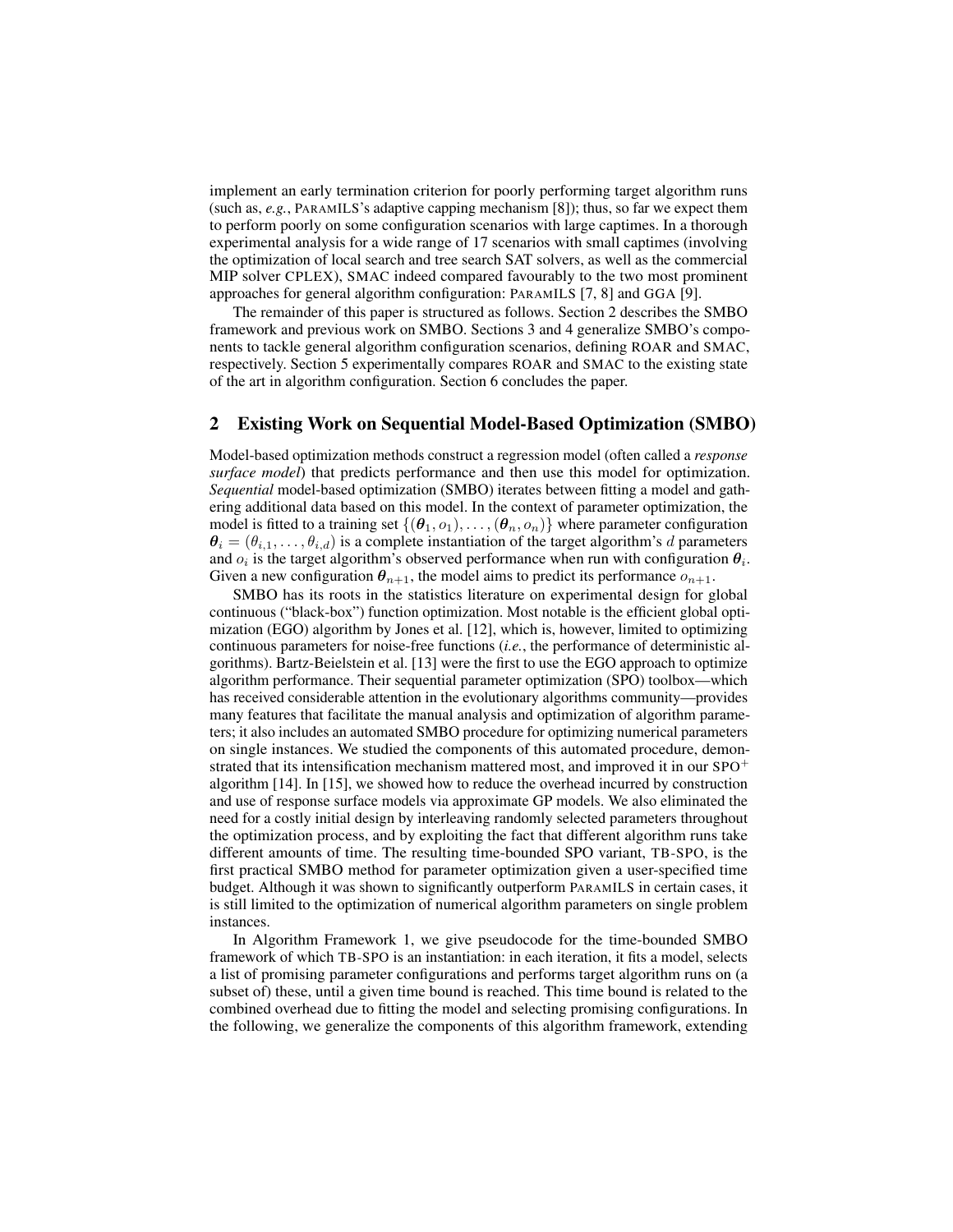Algorithm Framework 1: Sequential Model-Based Optimization (SMBO)

R keeps track of all target algorithm runs performed so far and their performances (*i.e.*, SMBO's training data  $\{([\theta_1, x_1], o_1), \ldots, ([\theta_n, x_n], o_n)\}\)$ , M is SMBO's model,  $\vec{\Theta}_{new}$ is a list of promising configurations, and  $t_{fit}$  and  $t_{select}$  are the runtimes required to fit the model and select configurations, respectively.

**Input** :Target algorithm A with parameter configuration space  $\Theta$ ; instance set  $\Pi$ ; cost metric  $\hat{c}$ **Output:** Optimized (incumbent) parameter configuration,  $\theta_{inc}$ 1  $[\mathbf{R}, \theta_{inc}] \leftarrow \text{Initialize}( \Theta, \Pi)$ 2 repeat  $3 \mid [\mathcal{M}, t_{fit}] \leftarrow FitModel(\mathbf{R})$  $\begin{equation} \mathcal{A} \end{equation} \begin{equation} \left\{ \vec{\Theta}_{new}, t_{select} \right\} \leftarrow SelectConfigurations(\mathcal{M}, \theta_{inc}, \Theta) \end{equation}$  $\mathbf{s} \quad \big\vert \quad [\mathbf{R}, \bm{\theta}_{inc}] \leftarrow$  Intensify $(\vec{\bm{\Theta}}_{new}, \bm{\theta}_{inc}, \mathcal{M}, \mathbf{R}, t_{fit}+t_{select}, \mathit{\Pi}, \hat{c})$ <sup>6</sup> until *total time budget for configuration exhausted* 7 return  $\theta_{inc}$ 

its scope to tackle general algorithm configuration problems with many categorical parameters and sets of benchmark instances.

#### 3 Random Online Aggressive Racing (ROAR)

In this section, we first generalize SMBO's *Intensify* procedure to handle multiple instances, and then introduce ROAR, a very simple model-free algorithm configuration procedure based on this new intensification mechanism.

#### 3.1 Generalization I: An Intensification Mechanism for Multiple Instances

A crucial component of any algorithm configuration procedure is the so-called *intensification* mechanism, which governs how many evaluations to perform with each configuration, and when to trust a configuration enough to make it the new current best known configuration (the *incumbent*). When configuring algorithms for sets of instances, we also need to decide which instance to use in each run. To address this problem, we generalize TB-SPO's intensification mechanism. Our new procedure implements a variance reduction mechanism, reflecting the insight that when we compare the empirical cost statistics of two parameter configurations across multiple instances, the variance in this comparison is lower if we use the same  $N$  instances to compute both estimates.

Procedure 2 defines this new intensification mechanism more precisely. It takes as input a list of promising configurations,  $\vec{\mathcal{O}}_{new}$ , and compares them in turn to the current incumbent configuration until a time budget for this comparison stage is reached.<sup>1</sup> In each comparison of a new configuration,  $\theta_{new}$ , to the incumbent,  $\theta_{inc}$ , we first perform an additional run for the incumbent, using a randomly selected (instance, seed) combination. Then, we iteratively perform runs with  $\theta_{new}$  (using a doubling scheme) until either  $\theta_{new}$ 's empirical performance is worse than that of  $\theta_{inc}$  (in which case we reject  $\theta_{new}$ ) or we performed as many runs for  $\theta_{new}$  as for  $\theta_{inc}$  and it is still at

<sup>&</sup>lt;sup>1</sup> If that budget is already reached after the first configuration in  $\vec{\Theta}_{new}$ , one more configuration is used; see the last paragraph of Section 4.3 for an explanation why.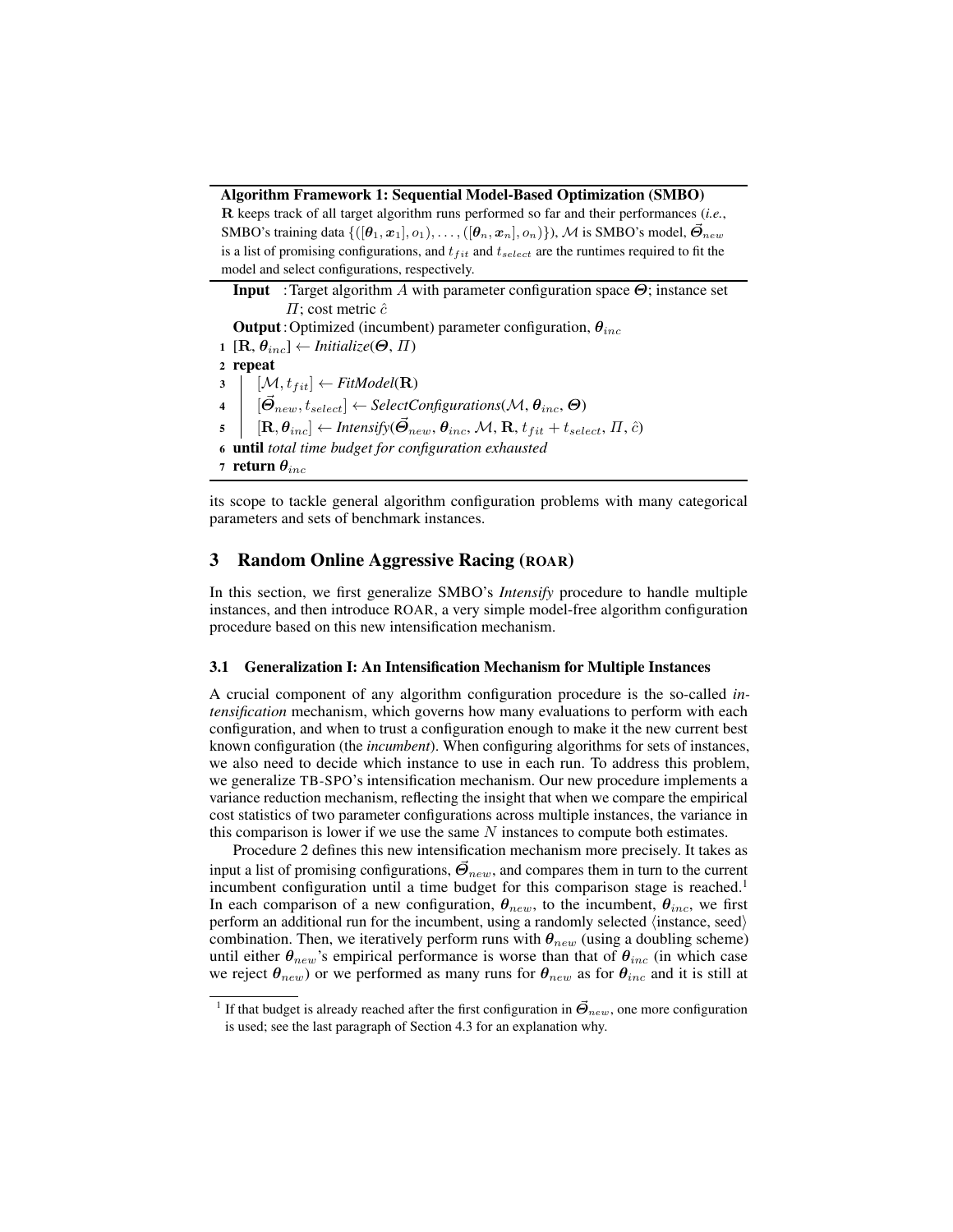Procedure 2: Intensify $(\vec{\mathcal{O}}_{new},\theta_{inc},\mathcal{M},\text{R},t_{intensity},\mathit{\Pi},\hat{c})$ 

 $\hat{c}(\theta, \Pi')$  denotes the empirical cost of  $\theta$  on the subset of instances  $\Pi' \subseteq \Pi$ , based on the runs in R; *maxR* is a parameter, set to 2 000 in all our experiments

**Input** : Sequence of parameter settings to evaluate,  $\vec{\Theta}_{new}$ ; incumbent parameter setting,  $\theta_{inc}$ ; model, M; sequence of target algorithm runs, R; time bound,  $t_{intensity}$ ; instance set,  $\Pi$ ; cost metric,  $\hat{c}$ **Output**: Updated sequence of target algorithm runs, R; incumbent parameter setting,  $\theta_{inc}$ 1 for  $i := 1, \ldots$ , *length* $(\Theta_{new})$  do 2  $\theta_{new} \leftarrow \boldsymbol{\Theta}_{new}[i]$ 3 **if R** contains less than  $maxR$  runs with configuration  $\theta_{inc}$  then  $\mathcal{H} = \left\{ \begin{array}{l l} 1 & \mathrm{if} \; l \in \mathcal{I} \mid \mathbf{R} \text{ contains less than or equal number of runs using } \boldsymbol{\theta}_{inc} \text{ and } \pi' \end{array} \right.$ than using  $\theta_{inc}$  and any other  $\pi'' \in \Pi$ }  $\begin{array}{c|c} \n\mathbf{5} & \n\end{array}$   $\begin{array}{c} \n\mathbf{7} \leftarrow \mathbf{7} + \mathbf{7} \quad \mathbf{8} \quad \mathbf{8} \quad \mathbf{9} \quad \mathbf{1} \quad \mathbf{1} \quad \mathbf{1} \quad \mathbf{1} \quad \mathbf{1} \quad \mathbf{1} \quad \mathbf{1} \quad \mathbf{1} \quad \mathbf{1} \quad \mathbf{1} \quad \mathbf{1} \quad \mathbf{1} \quad \mathbf{1} \quad \mathbf{1} \quad \mathbf{1} \quad \mathbf{1} \quad \mathbf{1$ 6  $\vert$   $s \leftarrow$  seed, drawn uniformly at random 7 | R ← ExecuteRun(R,  $\theta_{inc}, \pi, s$ )  $\begin{array}{c|c} \mathbf{s} & N \leftarrow 1 \end{array}$ <sup>9</sup> while *true* do 10  $|$   $S_{missing} \leftarrow$  {instance, seed} pairs for which  $\theta_{inc}$  was run before, but not  $\theta_{new}$ 11  $\left| S_{torun} \leftarrow$  random subset of  $S_{missing}$  of size  $\min(N, |S_{missing}|)$ 12 **foreach**  $(\pi, s) \in S_{torun}$  do  $\mathbf{R} \leftarrow$  ExecuteRun( $\mathbf{R}, \theta_{new}, \pi, s$ ) 13  $\mid \cdot \mid S_{missing} \leftarrow S_{missing} \setminus S_{torun}$ 14  $\left| \right|$   $\left| \right|$   $\left| \right|$   $\left| \right|$   $\left| \right|$   $\left| \right|$   $\left| \right|$   $\left| \right|$   $\left| \right|$   $\left| \right|$   $\left| \right|$   $\left| \right|$   $\left| \right|$   $\left| \right|$   $\left| \right|$   $\left| \right|$   $\left| \right|$   $\left| \right|$   $\left| \right|$   $\left| \right|$   $\left| \right|$   $\left| \right|$   $\left| \right|$   $\left| \right|$   $\$ 15 **if**  $\hat{c}(\theta_{new}, \Pi_{common}) > \hat{c}(\theta_{inc}, \Pi_{common})$  then break 16 **else if**  $S_{missing} = \emptyset$  then  $\theta_{inc} \leftarrow \theta_{new}$ ; break 17 **else**  $N \leftarrow 2 \cdot N$ 18 **if** *time spent in this call to this procedure exceeds*  $t_{intensity}$  *and*  $i \geq 2$  **then break** 19 return  $[\mathbf{R}, \theta_{inc}]$ 

least as good as  $\theta_{inc}$  (in which case we change the incumbent to  $\theta_{new}$ ). The (instance, seed) combinations for  $\theta_{new}$  are sampled uniformly at random from those on which the incumbent has already run. Similar to the FOCUSEDILS algorithm [7, 8],  $\theta_{inc}$  and  $\theta_{new}$ are always compared using only instances on which they have both been run. However, every comparison in Procedure 2 is based on a *different* randomly selected subset of instances and seeds, while FOCUSEDILS's Procedure "better" uses a fixed ordering to which it can be very sensitive.

#### 3.2 Defining ROAR

We now define Random Online Aggressive Racing (ROAR), a simple model-free instantiation of the general SMBO framework (see Algorithm Framework  $1$ ).<sup>2</sup> This surprisingly effective method selects parameter configurations uniformly at random and iteratively compares them against the current incumbent using our new intensification mechanism. We consider ROAR to be a racing algorithm, because it runs each candidate configuration only as long as necessary to establish whether it is competitive. It gets its name because the set of candidates is selected at *random*, each candidate is accepted or rejected *online*,

<sup>&</sup>lt;sup>2</sup> We previously considered random sampling approaches based on less powerful intensification mechanisms; see, e.g., RANDOM<sup>\*</sup> defined in [15].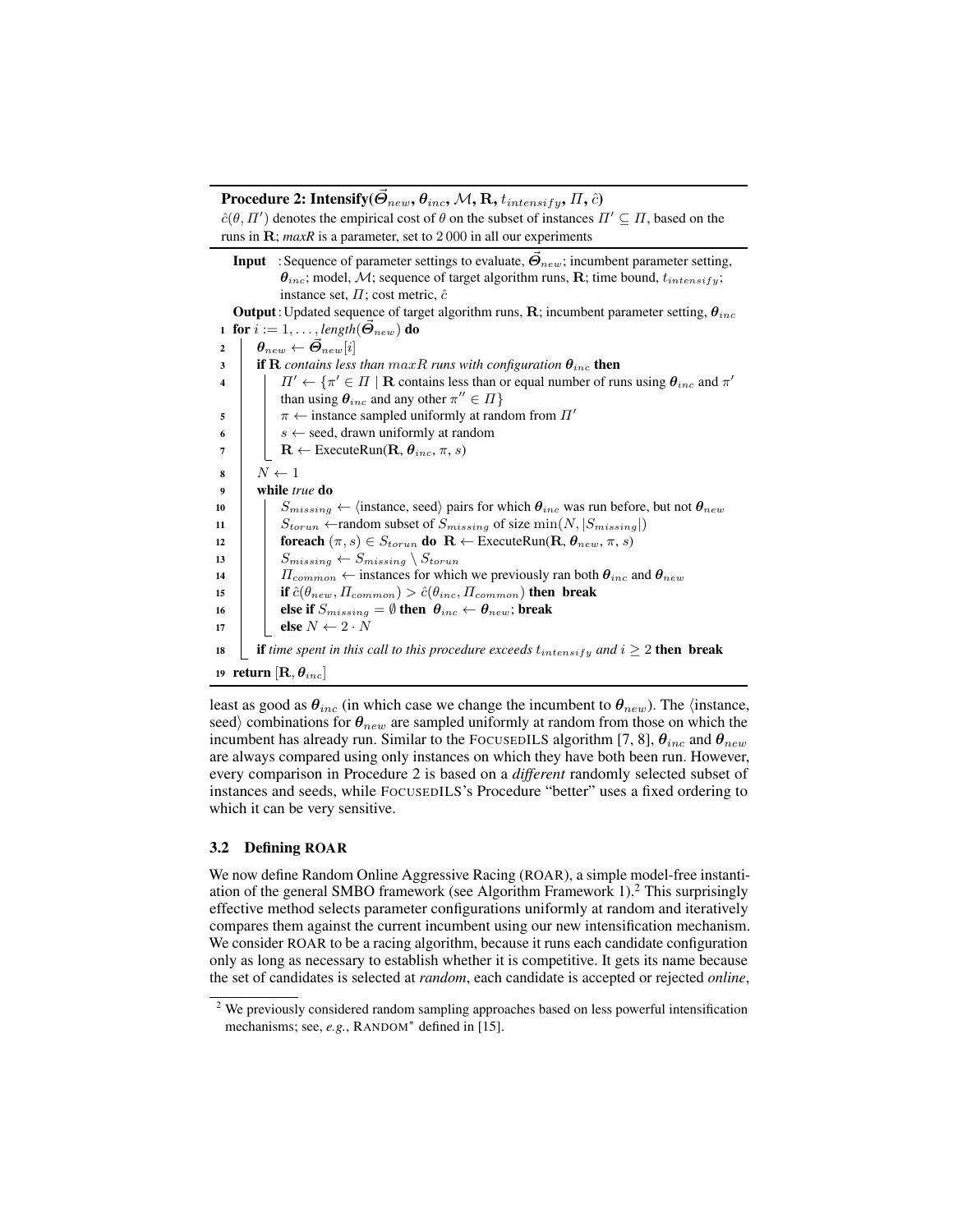and we make this online decision *aggressively*, before enough data has been gathered to support a statistically significant conclusion. More formally, as an instantiation of the SMBO framework, ROAR is completely specified by the four components *Initialize*, *FitModel*, *SelectConfigurations*, and *Intensify*. *Initialize* performs a single run with the target algorithm's default parameter configuration (or a random configuration if no default is available) on an instance selected uniformly at random. Since ROAR is model-free, its *FitModel* procedure simply returns a constant model which is never used. *SelectConfigurations* returns a single configuration sampled uniformly at random from the parameter space, and *Intensify* is as described in Procedure 2.

## 4 Sequential Model-based Algorithm Configuration (SMAC)

In this section, we introduce our second, more sophisticated instantiation of the general SMBO framework: Sequential Model-based Algorithm Configuration (SMAC). SMAC can be understood as an extension of ROAR that selects configurations based on a model rather than uniformly at random. It instantiates *Initialize* and *Intensify* in the same way as ROAR. Here, we discuss the new model class we use in SMAC to support categorical parameters and multiple instances (Sections 4.1 and 4.2, respectively); then, we describe how SMAC uses its models to select promising parameter configurations (Section 4.3).

## 4.1 Generalization II: Models for Categorical Parameters

The models in all existing SMBO methods of which we are aware are limited to numerical parameters. In this section, we discuss the new model class SMAC uses to also handle *categorical* parameters.

SMAC's models are based on random forests [16], a standard machine learning tool for regression and classification.<sup>3</sup> Random forests are collections of regression trees, which are similar to decision trees but have real values (here: target algorithm performance values) rather than class labels at their leaves. Regression trees are known to perform well for categorical input data; indeed, they have already been used for modeling the performance of heuristic algorithms (e.g., [18, 19]). Random forests share this benefit and typically yield more accurate predictions [16]; they also allow us to quantify our uncertainty in a given prediction. We construct a random forest as a set of  $B$  regression trees, each of which is built on  $n$  data points randomly sampled with repetitions from the entire training data set  $\{(\theta_1, o_1), \ldots, (\theta_n, o_n)\}\.$  At each split point of each tree, a random subset of  $\lceil d \cdot p \rceil$  of the d algorithm parameters is considered eligible to be split upon; the split ratio p is a parameter, which we left at its default of  $p = 5/6$ . A further parameter is  $n_{min}$ , the minimal number of data points required to be in a node if it is to be split further; we use the standard value  $n_{min} = 10$ . Finally, we set the number of

<sup>&</sup>lt;sup>3</sup> In principle, other model families can also be used. Notably, one might consider Gaussian processes (GPs), or the projected process (PP) approximation to GPs we used in TB-SPO [15]. Although GPs are canonically defined only for numerical parameters, they can be extended to categorical parameters by changing the kernel function. We defined such a kernel function, based on the weighted Hamming distance between two parameter configurations. However, there is a more significant obstacle to using GPs to support general algorithm configuration: response variable transformations distort the GP cost metric, which is particularly problematic for multi-instance models. Further information, including the definition of the weighted Hamming distance kernel function, can be found in the extended version of this paper [17].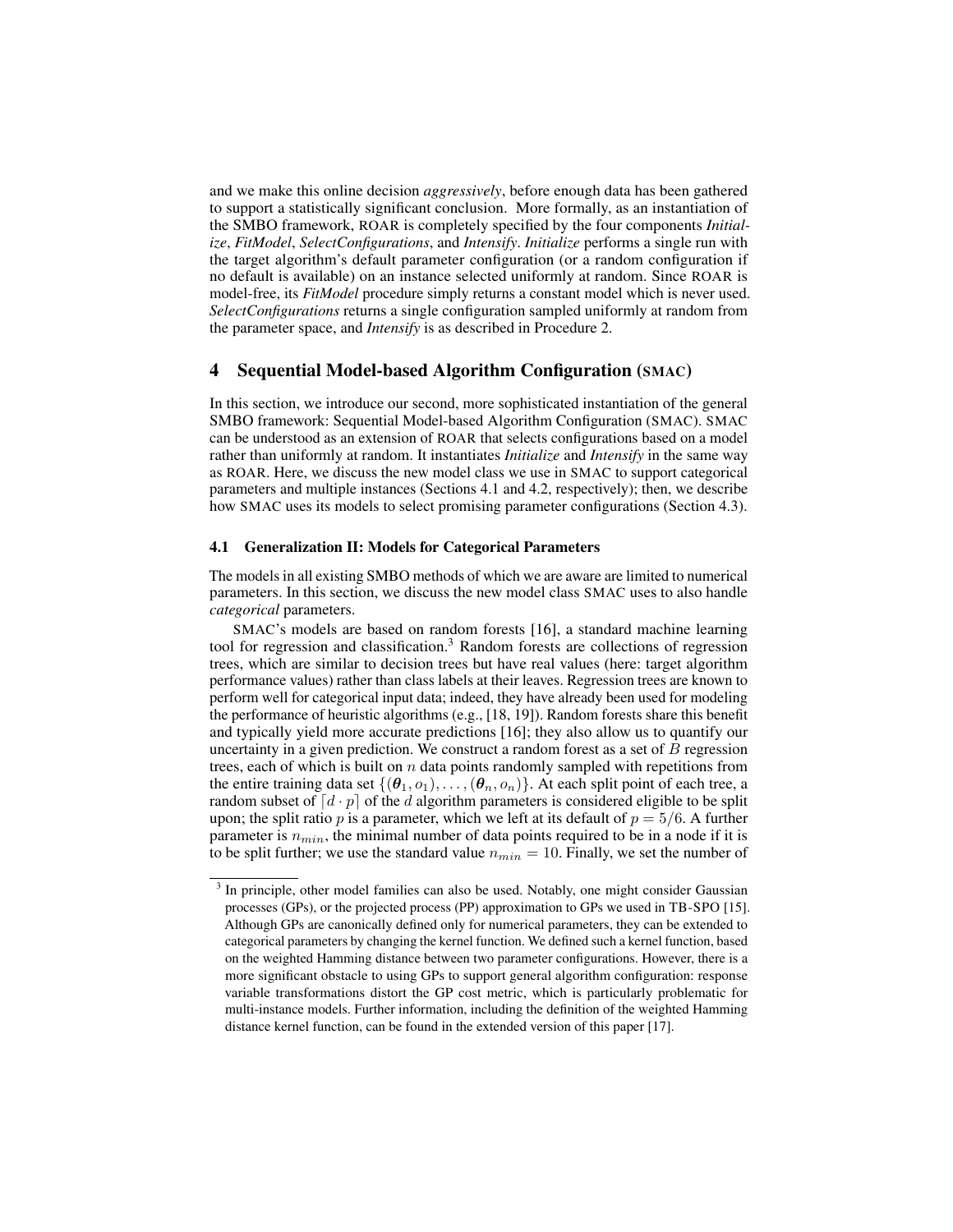trees to  $B = 10$  to keep the computational overhead small.<sup>4</sup> We compute the random forest's predictive mean  $\mu_{\theta}$  and variance  $\sigma_{\theta}^2$  for a new configuration  $\theta$  as the empirical mean and variance of its individual trees' predictions for  $\theta$ .

Model fit can often be improved by transforming the cost metric. In this paper, we focus on minimizing algorithm runtime. Previous work on predicting algorithm runtime has found that logarithmic transformations substantially improve model quality [20] and we thus use log-transformed runtime data throughout this paper; that is, for runtime  $r_i$ , we use  $o_i = \ln(r_i)$ . (SMAC can also be applied to optimize other cost metrics, such as the solution quality an algorithm obtains in a fixed runtime; other transformations may prove more efficient for other metrics.) However, we note that in some models such transformations implicitly change the cost metric users aim to optimize [17]. We avoid this problem in our random forests by computing the prediction in the leaf of a tree by "untransforming" the data, computing the user-defined cost metric, and then transforming the result again.

#### 4.2 Generalization III: Models for Sets of Problem Instances

There are several possible ways to extend SMBO's models to handle multiple instances. Most simply, one could use a fixed set of  $N$  instances for every evaluation of the target algorithm run, reporting aggregate performance. However, there is no good fixed choice for  $N$ : small N leads to poor generalization to test data, while large N leads to a prohibitive N-fold slowdown in the cost of each evaluation. (This is the same problem faced by the PARAMILS instantiation BASICILS(N) [7].) Instead, we explicitly integrate information about the instances into our response surface models. Given a vector of *features*  $x_i$  describing each training problem instance  $\pi_i \in \Pi$ , we learn a joint model that predicts algorithm runtime for combinations of parameter configurations and instance features. We then aggregate these predictions across instances.

Instance Features. Existing work on empirical hardness models [21] has demonstrated that it is possible to predict algorithm runtime based on features of a given problem instance. Most notably, such predictions have been exploited to construct portfolio-based algorithm selection mechanisms, such as SATzilla [20]. For SAT instances in the form of CNF formulae, we used 126 features including features based on graph representations of the instance, an LP relaxation, DPLL probing, local search probing, clause learning, and survey propagation. For MIP instances we computed 39 features, including features based on graph representations, an LP relaxation, the objective function, and the linear constraint matrix. Both sets of features are detailed in the extended version of this paper [17]. To reduce the computational complexity of learning, we applied *principal component analysis* (see, *e.g.*, [22]), to project the feature matrix into a lower-dimensional subspace spanned by the seven orthogonal vectors along which it has maximal variance. For new domains, for which no features have yet been defined, SMAC can still be applied with an empty feature set or simple domain-independent features, such as instance size or the performance of the algorithm's default setting (which, based on preliminary experiments, seems to be a surprisingly effective feature). Note that in contrast to perinstance approaches, instance features are only needed for the *training* instances: the end result of algorithm configuration is a single parameter configuration that is used without a need to compute features for test instances.

<sup>&</sup>lt;sup>4</sup> An optimization of these three parameters might improve performance further. We plan on studying this in the context of an application of SMAC to optimizing its own parameters.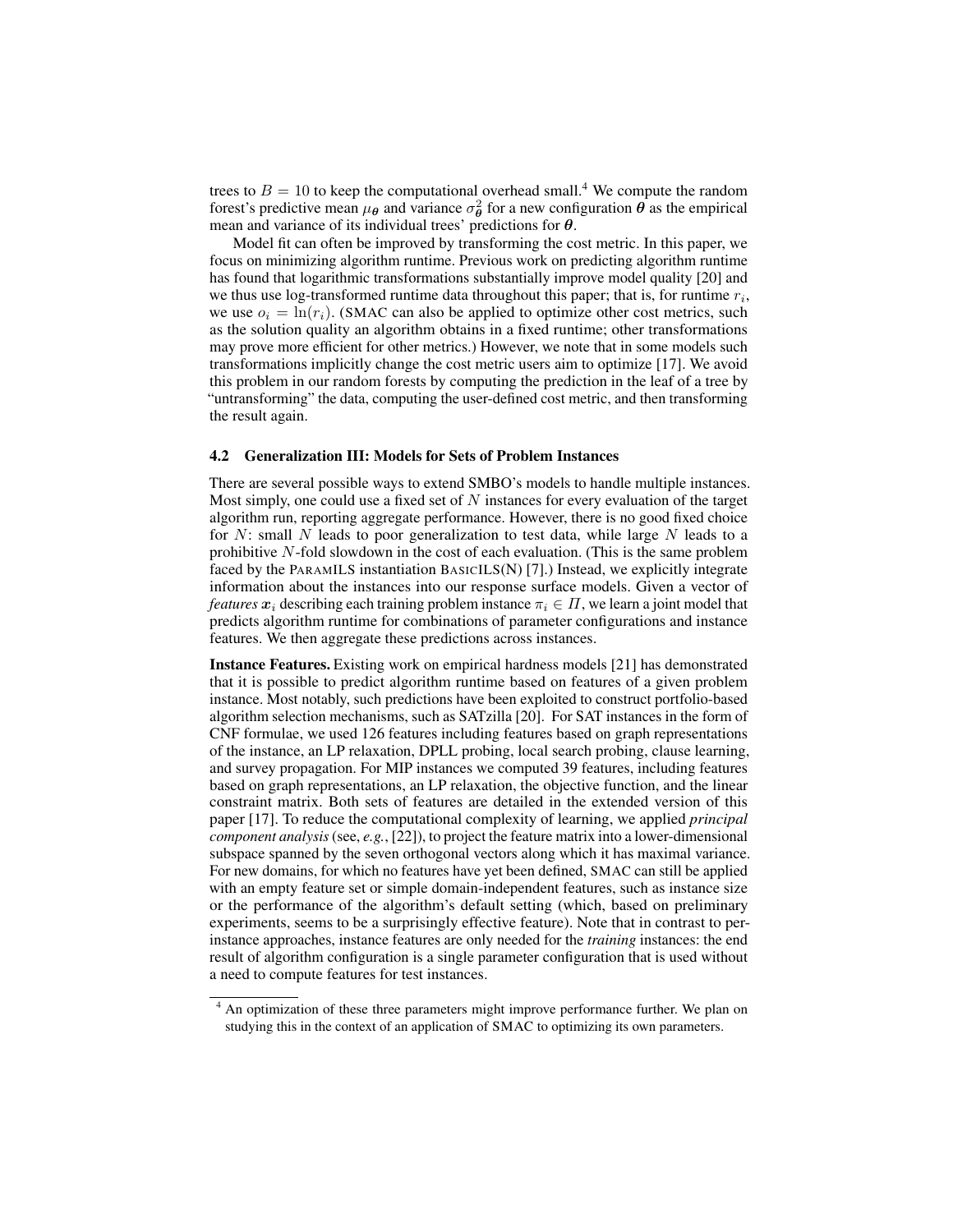Predicting Performance Across Instances. So far, we have discussed models trained on pairs  $(\theta_i, o_i)$  of parameter configurations  $\theta_i$  and their observed performance  $o_i$ . Now, we extend this data to include instance features. Let  $x_i$  denote the vector of features for the instance used in the ith target algorithm run. Concatenating parameter values,  $\theta_i$ , and instance features,  $x_i$ , into one input vector yields the training data  $\{([\theta_1, x_1], o_1), \ldots, ([\theta_n, x_n], o_n)\}.$  From this data, we learn a model that takes as input a parameter configuration  $\theta$  and predicts performance across all training instances. To achieve this, we do not need to change random forest construction: all input dimensions are handled equally, regardless of whether they refer to parameter values or instance features. The prediction procedure changes as follows: within each tree, we first predict performance for the combinations of the given configuration and each instance; next, we combine these predictions with the user-defined cost metric (*e.g.*, arithmetic mean runtime across instances); finally, we compute means and variances across trees.

#### 4.3 Generalization IV: Using the Model to Select Promising Configurations in Large Mixed Numerical/Categorical Configuration Spaces

The *SelectConfiguration* component in SMAC uses the model to select a list of promising parameter configurations. To quantify how promising a configuration  $\theta$  is, it uses the model's predictive distribution for θ to compute its *expected* positive *improvement*  $(EI(\theta))$  [12] over the best configuration seen so far (the *incumbent*).  $EI(\theta)$  is large for configurations  $\theta$  with low predicted cost and for those with high predicted uncertainty; thereby, it offers an automatic tradeoff between exploitation (focusing on known good parts of the space) and exploration (gathering more information in unknown parts of the space). Specifically, we use the  $E[I_{exp}]$  criterion introduced in [14] for log-transformed costs; given the predictive mean  $\mu_{\theta}$  and variance  $\sigma_{\theta}^2$  of the log-transformed cost of a configuration  $\theta$ , this is defined as

$$
EI(\boldsymbol{\theta}) := E[I_{\exp}(\boldsymbol{\theta})] = f_{min}\Phi(v) - e^{\frac{1}{2}\sigma_{\boldsymbol{\theta}}^2 + \mu_{\boldsymbol{\theta}}} \cdot \Phi(v - \sigma_{\boldsymbol{\theta}}),
$$
(1)

where  $v := \frac{\ln(f_{min}) - \mu_{\theta}}{\sigma_{\theta}}$  $\frac{\sinh(-\mu)}{\sigma_\theta}$ ,  $\Phi$  denotes the cumulative distribution function of a standard normal distribution, and  $f_{min}$  denotes the empirical mean performance of  $\theta_{inc}$ .<sup>5</sup>

Having defined  $EI(\theta)$ , we must still decide how to identify configurations  $\theta$  with large  $EI(\theta)$ . This amounts to a maximization problem across parameter configuration space. Previous SMBO methods [13, 14, 15] simply applied random sampling for this task (in particular, they evaluated EI for 10 000 random samples), which is unlikely to be sufficient in high-dimensional configuration spaces, especially if promising configurations are sparse. To gather a set of promising configurations with low computational overhead, we perform a simple multi-start local search and consider all resulting configurations with locally maximal  $EL^6$  This search is similar in spirit to PARAMILS [7, 8], but instead of algorithm performance it optimizes  $EI(\theta)$  (see Equation 1), which can be evaluated based on the model predictions  $\mu_{\theta}$  and  $\sigma_{\theta}^2$  without running the target algorithm. More concretely, the details of our local search are as follows. We compute EI for all configuations used in previous target algorithm runs, pick the ten configurations

<sup>&</sup>lt;sup>5</sup> In TB-SPO [15], we used  $f_{min} = \mu(\theta_{inc}) + \sigma(\theta_{inc})$ . However, we now believe that setting  $f_{min}$  to the empirical mean performance of  $\theta_{inc}$  yields better performance overall.

<sup>&</sup>lt;sup>6</sup> We plan to investigate better mechanisms in the future. However, we note that the best problem formulation is not obvious, since we desire a *diverse* set of configurations with high EI.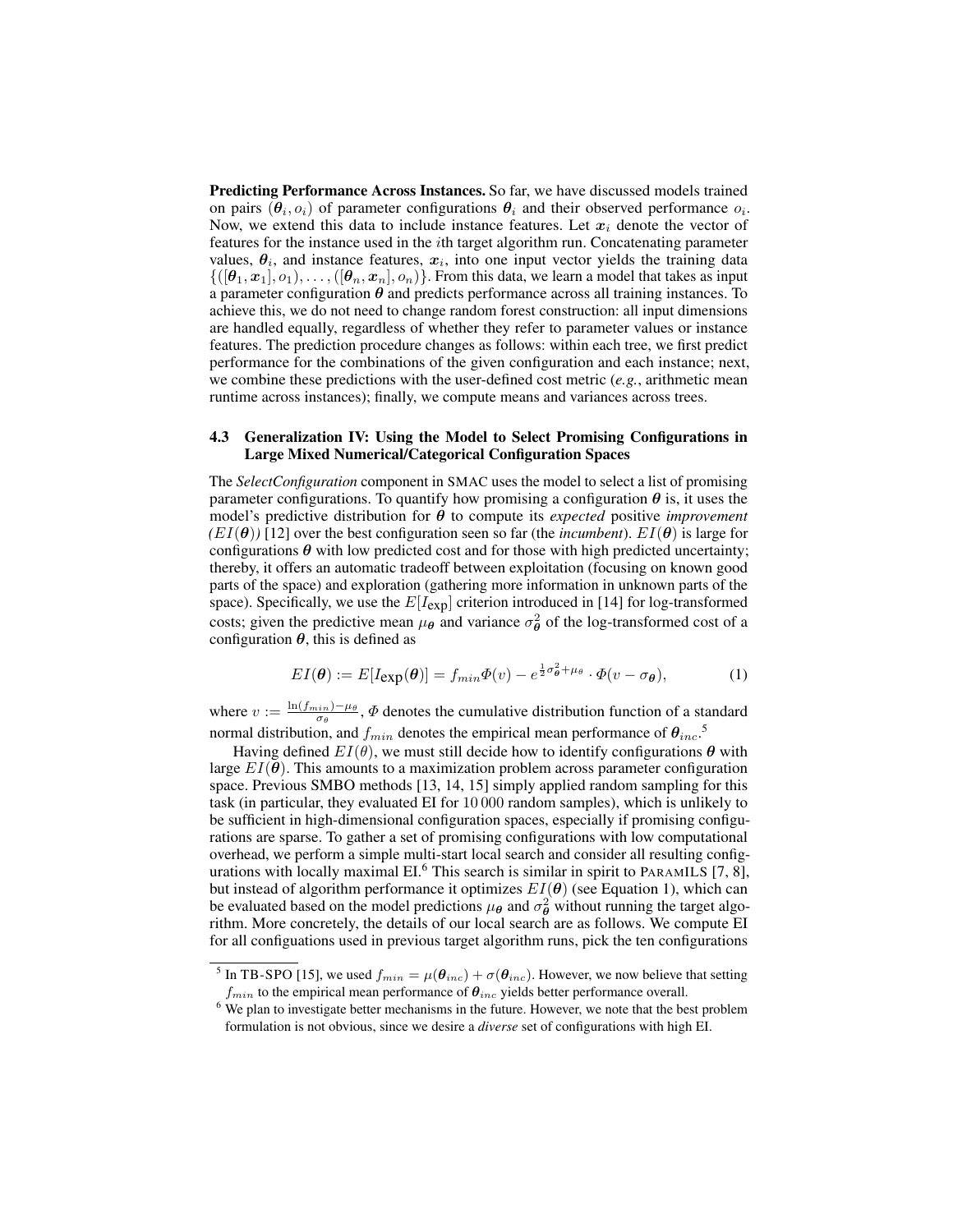with maximal EI, and initialize a local search at each of them. To seamlessly handle mixed categorical/numerical parameter spaces, we use a randomized one-exchange neighbourhood, including the set of all configurations that differ in the value of exactly one discrete parameter, as well as four random neighbours for each numerical parameter. In particular, we normalize the range of each numerical parameter to [0,1] and then sample four "neighbouring" values for numerical parameters with current value  $v$  from a univariate Gaussian distribution with mean  $v$  and standard deviation 0.2, rejecting new values outside the interval [0,1]. Since batch model predictions (and thus batch EI computations) for a set of  $N$  configurations are much cheaper than separate predictions for  $N$  configurations, we use a best improvement search, evaluating EI for all neighbours at once; we stop each local search once none of the neighbours has larger EI. Since SMBO sometimes evaluates many configurations per iteration and because batch EI computations are cheap, we simply compute EI for an additional 10 000 randomly-sampled configurations; we then sort all 10 010 configurations in descending order of EI. (The ten results of local search typically had larger EI than all randomly sampled configurations.)

Having selected this list of 10 010 configurations based on the model, we interleave randomly-sampled configurations in order to provide unbiased training data for future models. More precisely, we alternate between configurations from the list and additional configurations sampled uniformly at random. Since *Intensify* always compares at least two configurations against the current incumbent, at least one randomly sampled configuration is evaluated in every iteration of SMBO. In finite configuration spaces, thus, each configuration has a positive probability of being selected in each iteration. In combination with the fact that *Intensify* increases the number of runs used to evaluate each configuration unboundedly, this allows us to prove that SMAC (and ROAR) eventually converge to the optimal configuration when using consistent estimators of the user-defined cost metric.<sup>7</sup> The proof is very simple and uses the same arguments as a previous proof about FocusedILS (see [8]); we omit it here and refer the reader to the extended version of this paper [17].

## 5 Experimental Evaluation

We now compare the performance of SMAC, ROAR, TB-SPO [15], GGA [9], and PARAMILS (in particular, FOCUSEDILS 2.3) [8] for a range of configuration scenarios that involve minimizing the runtime of SAT and MIP solvers. In principle, our ROAR and SMAC methods also apply to optimizing other cost metrics, such as the solution quality an algorithm can achieve in a fixed time budget; we plan on studying their empirical performance for this case in the near future.

#### 5.1 Experimental Setup

Configuration scenarios. We considered a diverse set of 17 algorithm configuration problem instances (so-called *configuration scenarios*) that had been used previously to analyze PARAMILS  $[8, 1]$  and TB-SPO  $[15]$ .<sup>8</sup> These scenarios involve the configuration of the local search SAT solver SAPS (4 parameters), the tree search solver SPEAR (26 parameters), and the most widely used commercial mixed integer programming (MIP)

<sup>7</sup> This proof does not cover continuous parameters, since they lead to infinite configuration spaces; in that case, we would require additional smoothness assumptions to prove convergence.

<sup>8</sup> All instances we used are available at http://www.cs.ubc.ca/labs/beta/Projects/AAC.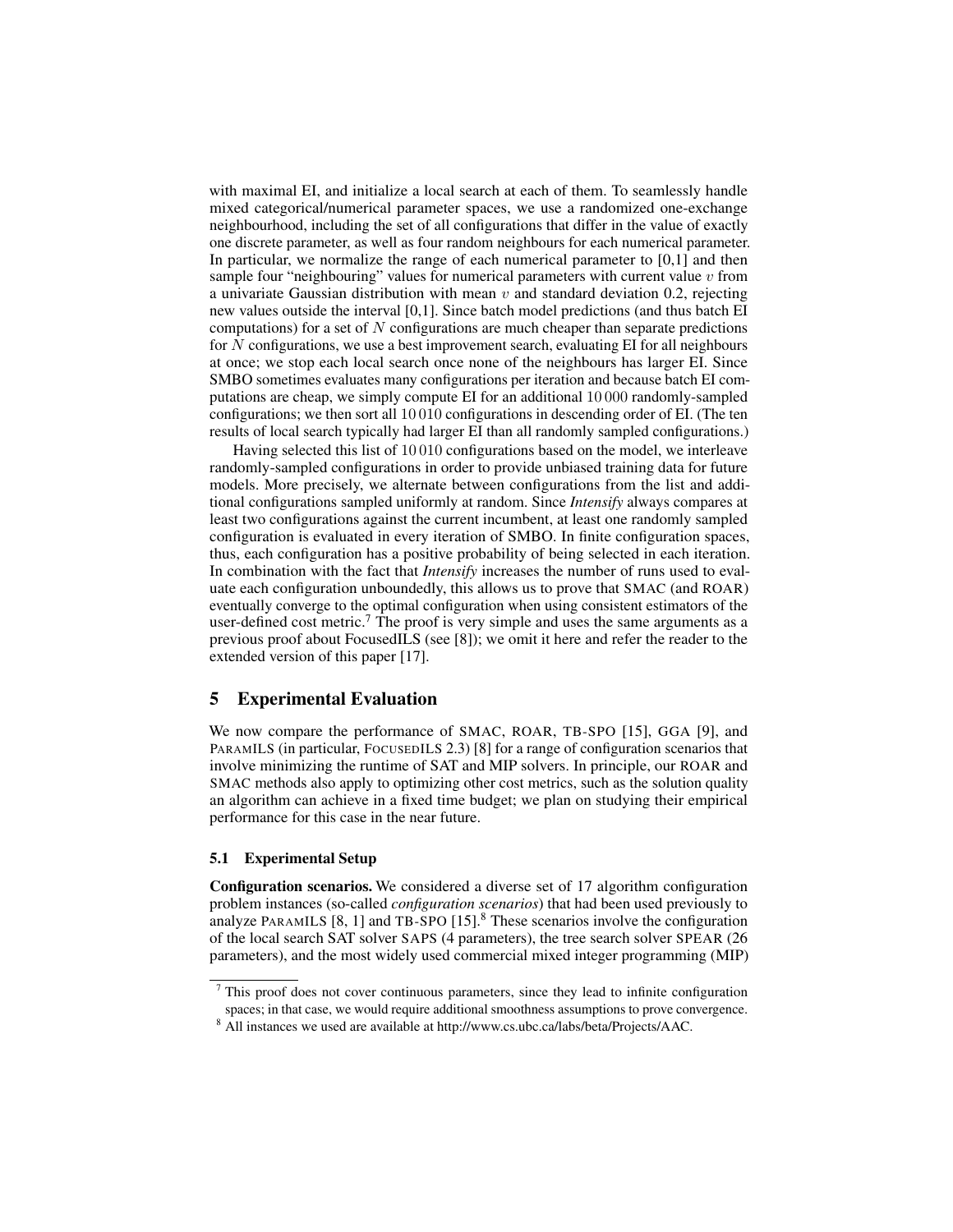solver, IBM ILOG CPLEX (76 parameters); references for these algorithms, as well as details on their parameter spaces, are given in the extended version of this paper [17]. In all 17 configuration scenarios, we terminated target algorithm runs at  $\kappa_{max} = 5$  seconds, the same per-run captime used in previous work for these scenarios. In previous work, we have also applied PARAMILS to optimize MIP solvers with very large per-run captimes (up to  $\kappa_{max} = 10\,000$ s), and obtained better results than the CPLEX tuning tool [1]. We believe that for such large captimes, an adaptive capping mechanism, such as the one implemented in ParamILS [8], is essential; we are currently working on integrating such a mechanism into SMAC.<sup>9</sup> In this paper, to study the remaining components of SMAC, we only use scenarios with small captimes of 5s. In order to enable a fair comparison with GGA, we changed the optimization objective of all 17 scenarios from the original PAR-10 (*penalized average runtime*, counting timeouts at  $\kappa_{max}$  as  $10 \cdot \kappa_{max}$ , which is not supported by GGA) to simple average runtime (PAR-1, counting timeouts at  $\kappa_{max}$ as  $\kappa_{max}$ ). <sup>10</sup> However, one difference remains: we minimize the runtime reported by the target algorithm, but GGA can only minimize its own measurement of target algorithm runtime, including (sometimes large) overheads for reading in the instance.

Parameter transformations. Some numerical parameters naturally vary on a nonuniform scale (*e.g.*, a parameter  $\theta$  with an interval [100, 1600] that we discretized to the values {100, 200, 400, 800, 1600} for use in PARAMILS). We transformed such parameters to a domain in which they vary more uniformly (*e.g.*,  $\log(\theta) \in$  $[log(100), log(1600)]$ , un-transforming the parameter values for each call to the target algorithm.

Comparing configuration procedures. We performed 25 runs of each configuration procedure on each configuration scenario. For each such run  $r_i$ , we computed *test performance*  $t_i$  as follows. First, we extracted the incumbent configuration  $\theta_{inc}$  at the point the configuration procedure exhausted its time budget; SMAC's overhead due to the construction and use of models were counted as part of this budget. Next, in an offline evaluation step using the same per-run cutoff time as during training, we measured the mean runtime  $t_i$  across 1 000 independent test runs of the target algorithm parameterized by  $\theta_{inc}$ . In the case of multiple-instance scenarios, we used a test set of previously unseen instances. For a given scenario, this resulted in test performances  $t_1, \ldots, t_{25}$  for each configuration procedure. We report medians across these 25 values, visualize their variance in boxplots, and perform a Mann-Whitney U test to check for significant differences between configuration procedures. We ran GGA through HAL [23], using parameter settings recommended by GGA's author, Kevin Tierney, in e-mail communication: we set the population size to 70, the number of generations to 100, the number of runs to perform in the first generation to 5, and the number of runs to perform in the last generation to 70. We used default settings for FOCUSEDILS 2.3,

<sup>&</sup>lt;sup>9</sup> In fact, preliminary experiments for configuration scenario CORLAT (from [1], with  $\kappa_{max} =$ 10 000s) highlight the importance of developing an adaptive capping mechanism for SMAC: *e.g.*, in one of SMAC's run, it only performed 49 target algorithm runs, with 15 of them timing out after  $\kappa_{max} = 10000$ s, and another 3 taking over 5 000 seconds each. Together, these runs exceeded the time budget of 2 CPU days (172 800 seconds), despite the fact that all of them could have safely been cut off after less than 100 seconds. As a result, for scenario CORLAT, SMAC performed a factor of 3 worse than PARAMILS with  $\kappa_{max} = 10000$ s. On the other hand, SMAC can sometimes achieve strong performance even with relatively high captimes; *e.g.*, on CORLAT with  $\kappa_{max} = 300$ s, SMAC outperformed PARAMILS by a factor of 1.28.

 $10$  Using PAR-10 to compare the remaining configurators, our qualitative results did not change.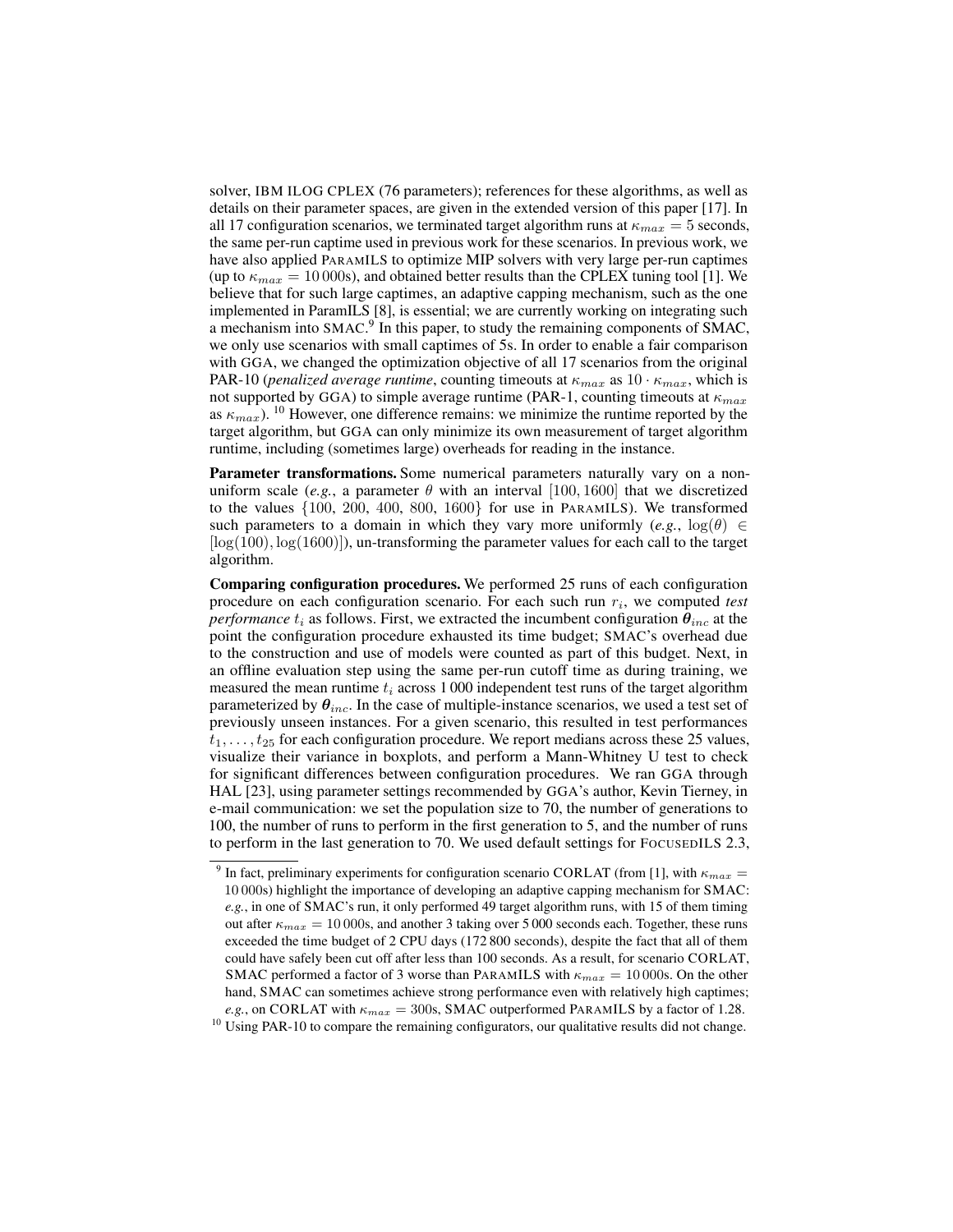including aggressive capping. We note that in a previous comparison [9] of GGA and FOCUSEDILS, capping was disabled in FOCUSEDILS; this explains its poor performance there and its better performance here.

With the exception of FOCUSEDILS, all of the configuration procedures we study here support numerical parameters without a need for discretization. We present results both for the mixed numerical/categorical parameter space these methods search, and—to enable a direct comparison to FOCUSEDILS—for a fully discretized configuration space.

Computational environment. We conducted all experiments on a cluster of 55 dual 3.2GHz Intel Xeon PCs with 2MB cache and 2GB RAM, running OpenSuSE Linux 11.1. We measured runtimes as CPU time on these reference machines.

#### 5.2 Experimental Results for Single Instance Scenarios

In order to evaluate our new general algorithm configuration procedures ROAR and SMAC one component at a time, we first evaluated their performance for optimizing the continuous parameters of SAPS and the mixed numerical/categorical parameters of SPEAR on single SAT instances; multi-instance scenarios are studied in the next section. To enable a comparison with our previous SMBO instantiation TB-SPO, we used the 6 configuration scenarios introduced in [15], which aim to minimize SAPS's runtime on 6 single SAT-encoded instances, 3 each from quasigroup completion (QCP) and small world graph colouring (SWGCP). We also used 5 similar new configuration scenarios, which aim to minimize SPEAR's runtime for 5 single SAT-encoded instances, 2 from a hard distribution of IBM bounded model checking (IBM) and 3 from software verification (SWV). For more information and references for these instances, please see [17]. The time budget for each algorithm configuration run was 30 CPU minutes, exactly following [15].

The model-based approaches SMAC and TB-SPO performed best in this comparison, followed by ROAR, FOCUSEDILS, and GGA. Table 1 shows the results achieved by each of the configuration procedures, for both the full parameter configuration space (which includes numerical parameters) and the discretized version we made for use with FOCUSEDILS. For the special case of single instances and a small number of all-numerical parameters, SMAC and TB-SPO are very similar, and both performed best.<sup>11</sup> While TB-SPO does not apply in the remaining configuration scenarios, our more general SMAC method achieved the best performance in all of them. ROAR performed well for small but not for large configuration spaces: it was among the best (*i.e.*, best or not significantly different from the best) in most of the SAPS scenarios (4 parameters) but only for one of the SPEAR scenarios (26 parameters). Both GGA and FOCUSEDILS performed slightly worse than ROAR for the SAPS scenarios, and slightly (but statistically significantly) worse than SMAC for most SPEAR configuration scenarios. Figure 1 visualizes each configurator's 25 test performances for all scenarios. We note that SMAC and ROAR often yielded more robust results than FOCUSEDILS and GGA: for many scenarios some of the 25 FOCUSEDILS and GGA runs did very poorly.

<sup>&</sup>lt;sup>11</sup> In fact, in 1 of the 6 scenarios for which TB-SPO is applicable, it performed better than SMAC. This is because for all-numerical parameters, projected process (PP) models performed better than random forest (RF) models. In further experiments (not reported here, see [17]), we evaluated a version of SMAC based on PP instead of RF models; its median performance was slightly better than TB-SPO's, but the two were statistically indistinguishable in all 6 scenarios. With categorical parameters, SMAC performed better with the RF models we use here.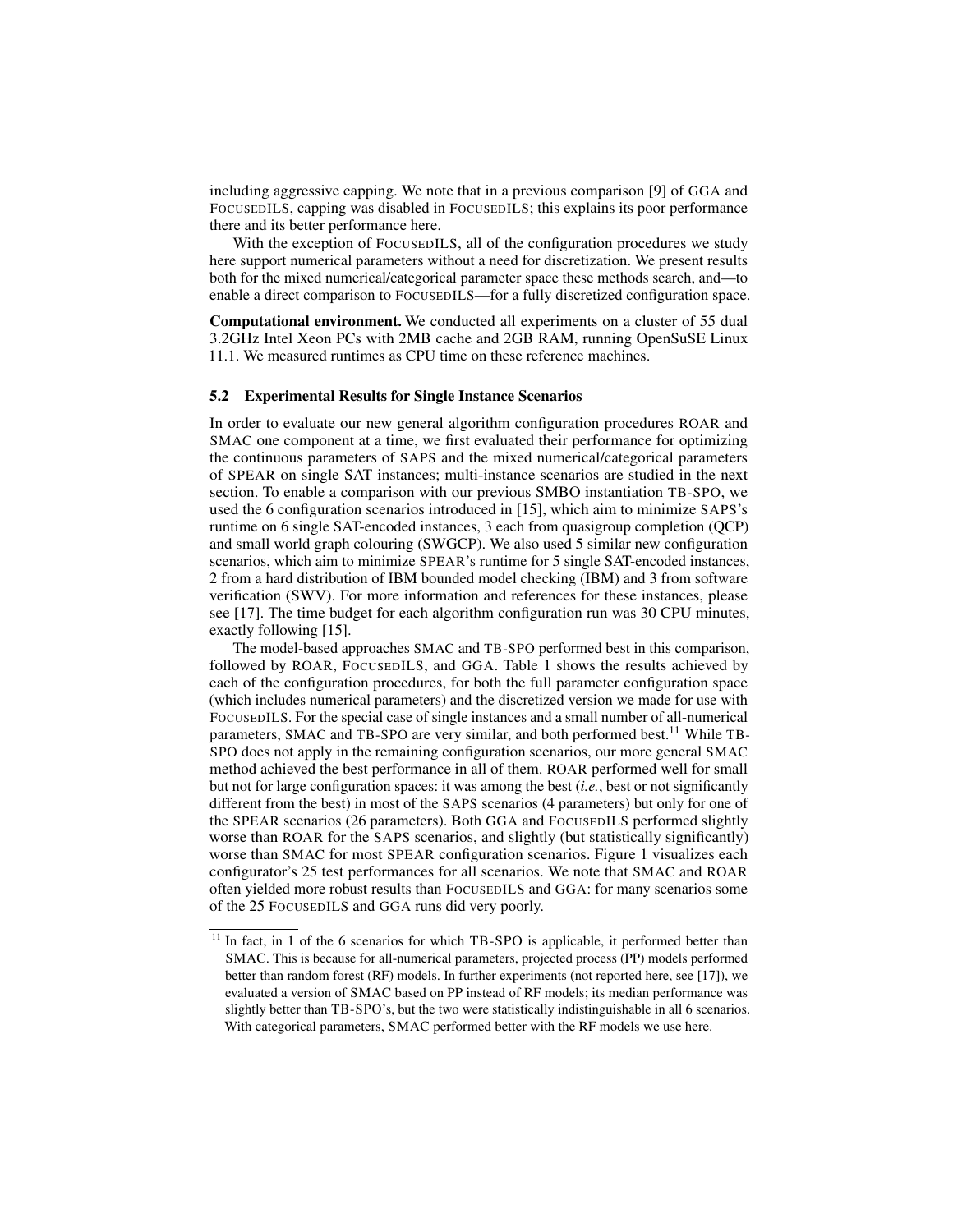| <b>Scenario</b>                       | Unit                              | <b>Full configuration space</b> |                                                       |      |   |      | <b>Discretized configuration space</b> |   |      |           |      |  |
|---------------------------------------|-----------------------------------|---------------------------------|-------------------------------------------------------|------|---|------|----------------------------------------|---|------|-----------|------|--|
|                                       |                                   |                                 | SMAC TB-SPO ROAR F-ILS GGA SMAC TB-SPO ROAR F-ILS GGA |      |   |      |                                        |   |      |           |      |  |
| SAPS-OCP-MED                          | $[10^{-2}s]$                      | 4.70                            | 4.58                                                  | 4.72 |   | 6.28 | 5.27                                   |   | 5.25 | 5.50 6.24 |      |  |
| $SAPS-OCP-0075$                       | $\lceil \cdot 10^{-1} s \rceil$   | 2.29                            | 2.22                                                  | 2.34 |   | 2.74 | 2.87                                   |   | 2.92 | 2.91 2.98 |      |  |
| $SAPS-OCP-0095$                       | $[10\text{°}s]$                   | 1.37                            | 1.35                                                  | 1.55 |   | 1.75 | 1.51                                   |   | 1.57 | 1.57      | 1.95 |  |
| SAPS-SWGCP-MED                        | $\lceil \cdot 10^{-1} s \rceil$   | 1.61                            | 1.63                                                  | 1.70 |   | 2.48 | 2.54                                   |   | 2.58 | 2.57      | 2.71 |  |
| $SAPS-SWGCP-Q075$ [ $\cdot10^{-1}s$ ] |                                   | 2.11                            | 2.48                                                  | 2.32 |   | 3.19 | 3.26                                   | – | 3.38 | 3.55      | 3.55 |  |
| $SAPs-SWGCP-0095$ [ $\cdot10^{-1}s$ ] |                                   | 2.36                            | 2.69                                                  | 2.49 |   | 3.13 | 3.65                                   |   | 3.79 | 3.75 3.77 |      |  |
| SPEAR-IBM-0025                        | $\lceil \cdot 10^{-1} s \rceil$   | 6.24                            |                                                       | 6.31 |   | 6.33 | 6.21                                   |   | 6.30 | 6.31      | 6.30 |  |
| SPEAR-IBM-MED                         | $\lceil \cdot 10^{0} \rceil$<br>s | 3.28                            |                                                       | 3.36 |   | 3.35 | 3.16                                   |   | 3.38 | 3.47      | 3.84 |  |
| SPEAR-SWV-MED                         | $[.10^{-1}s]$                     | 6.04                            |                                                       | 6.11 |   | 6.14 | 6.05                                   |   | 6.14 | 6.11      | 6.15 |  |
| SPEAR-SWV-0075                        | $[.10^{-1} s]$                    | 5.76                            | —                                                     | 5.88 | — | 5.83 | 5.76                                   |   | 5.89 | 5.88      | 5.84 |  |
| SPEAR-SWV-0095                        | $\lceil \cdot 10^{-1} s \rceil$   | 8.38                            |                                                       | 8.55 |   | 8.47 | 8.42                                   |   | 8.53 | 8.58      | 8.49 |  |

Table 1. Comparison of algorithm configuration procedures for optimizing parameters on single problem instances. We performed 25 independent runs of each configuration procedure and report the median of the 25 test performances (mean runtimes across 1 000 target algorithm runs with the found configurations). We bold-faced entries for configurators that are not significantly worse than the best configurator for the respective configuration space, based on a Mann-Whitney U test. The symbol "—" denotes that the configurator does not apply for this configuration space. Typo in the original: SAP S-QCP-Q095 had a wrong scale ( $10^{-1}$  instead of  $10^{0}$ ).



Fig. 1. Visual comparison of configuration procedures' performance for setting SAPS and SPEAR's parameters for single instances. For each configurator and scenario, we show boxplots for the 25 test performances underlying Table 1, for the full configuration space (discretized for FOCUSEDILS). 'S' stands for SMAC, 'T' for TB-SPO, 'R' for ROAR, 'F' for FOCUSEDILS, and 'G' for GGA.

Our new SMAC and ROAR methods were able to explore the full configuration space, which sometimes led to substantially improved performance compared to the discretized configuration space PARAMILS is limited to. Comparing the left *vs* the right side of Table 1, we note that the SAPS discretization (the same we used to optimize SAPS with PARAMILS in previous work [7, 8]) left substantial room for improvement when exploring the full space: roughly 1.15-fold and 1.55-fold speedups on the QCP and SWGCP instances, respectively. GGA did not benefit as much from being allowed to explore the full configuration space for the SAPS scenarios; however, in one of the SPEAR scenarios ( $SPEAR-TBM-MED$ ), it did perform 1.15 times better for the full space (albeit still worse than SMAC).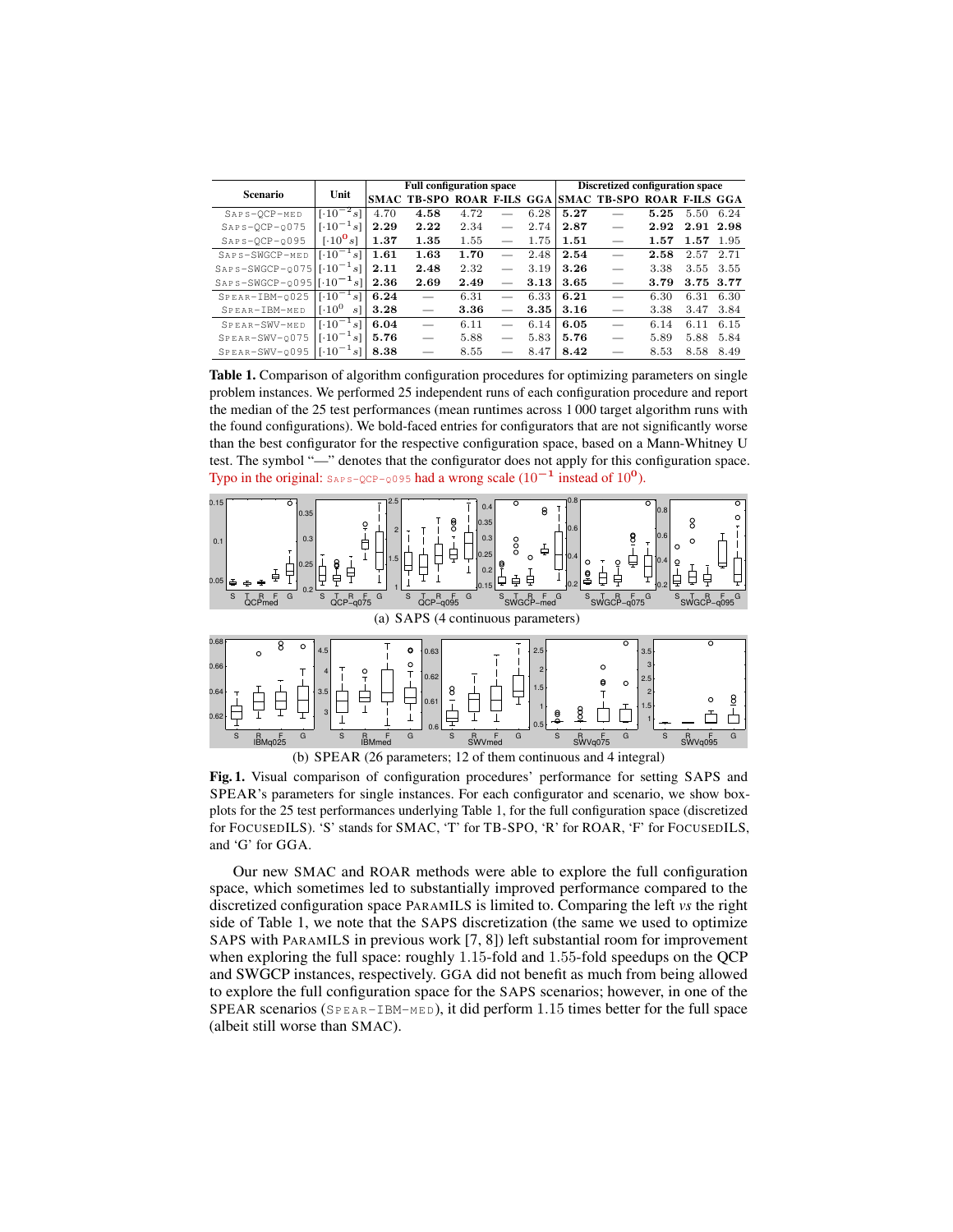| Scenario                       | Unit                              | Default | <b>CPLEX</b>                                        |      | <b>Full configuration space</b> |      | <b>Discretized configuration space</b> |           |      |      |  |
|--------------------------------|-----------------------------------|---------|-----------------------------------------------------|------|---------------------------------|------|----------------------------------------|-----------|------|------|--|
|                                |                                   |         | Tuning Tool SMAC ROAR F-ILS GGA SMAC ROAR F-ILS GGA |      |                                 |      |                                        |           |      |      |  |
| $SAPS-OCP$                     | sl<br>$1.10^{-}$                  | 11.8    |                                                     | 7.05 | 7.52                            | 7.84 | 7.65                                   | 7.65 7.62 |      | 7.59 |  |
| SAPS-SWGCP                     | $^1s$<br>$\lceil \cdot 10 \rceil$ | 25.0    |                                                     | 1.77 | 1.8                             | 2.82 | 2.94                                   | 3.01      | 2.91 | 3.04 |  |
| SPEAR-OCP                      | $(1.10^{-7})$<br> s               | 3.27    |                                                     | 1.65 | 1.84                            | 2.21 | 1.93                                   | 2.01      | 2.08 | 2.01 |  |
| SPEAR-SWGCP                    | 1.10 <sup>0</sup><br>sl           | 1.62    |                                                     | 1.16 | 1.16                            |      | 1.16                                   | 1.16      | 1.18 | 1.18 |  |
| $CPLEX-REGIONS 100$   $[.10^-$ | s                                 | 7.40    | 8.60                                                | 3.45 | 6.67                            | 4.37 | 3.50                                   | 7.23      | 3.23 | 3.98 |  |
| CPLEX-MIK                      | 1.10 <sup>0</sup><br>sl           | 4.87    | 3.56                                                | 1.20 | 2.81                            | 3.42 | 1.24                                   | 3.11      | 2.71 | 3.32 |  |

Table 2. Comparison of algorithm configuration procedures for benchmarks with multiple instances. We performed 25 independent runs of each configuration procedure and report the median of the 25 test performances (mean runtimes across 1 000 target algorithm runs with the found configurations on a test set disjoint from the training set). We bold-face entries for configurators that are not significantly worse than the best configurator for the respective configuration space. We also list performance of the default configuration, and of the configuration found by the CPLEX tuning tool (see [1]); note that on the test set this can be worse than the default.

#### 5.3 Experimental Results for General Multi-Instance Configuration Scenarios

We now compare the performance of SMAC, ROAR, GGA, and FOCUSEDILS on six general algorithm configuration tasks that aim to minimize the mean runtime of SAPS, SPEAR, and CPLEX for various sets of instances. These are the  $5$  BRO AD configuration scenarios used in [8] to evaluate PARAMILS's performance, plus one further CPLEX scenario, and we used the same time budget of 5 hours per configuration run.

Overall, SMAC performed best in this comparison: as shown in Table 2 its performance was among the best (*i.e.*, statistically indistinguishable from the best) in all 6 configuration scenarios, for both the discretized and the full configuration spaces. Our simple ROAR method performed surprisingly well, indicating the importance of the intensification mechanism: it was among the best in 2 of the 6 configuration scenarios for either version of the configuration space. However, it performed substantially worse than the best approaches for configuring CPLEX—the algorithm with the largest configuration space; we note that ROAR's random sampling approach lacks the guidance offered by either FOCUSEDILS's local search or SMAC's response surface model. GGA performed slightly better for optimizing CPLEX than ROAR, but also significantly worse than either FOCUSEDILS or SMAC. Figure 2 visualizes the performance each configurator achieved for all 6 scenarios. We note that—similarly to the single instance cases—the results of SMAC were often more robust than those of FocuseDILS and GGA.

Although the performance improvements achieved by our new methods might not appear large in absolute terms, it is important to remember that algorithm configuration is an optimization problem, and that the ability to tease out the last few percent of improvement often distinguishes good algorithms. We expect the difference between configuration procedures to be clearer in scenarios with larger per-instance runtimes. In order to handle such scenarios effectively, we believe that SMAC will require an adaptive capping mechanism similar to the one we introduced for PARAMILS [8]; we are actively working on integrating such a mechanism with SMAC's models.

As in the single-instance case, for some configuration scenarios, SMAC and ROAR achieved much better results when allowed to explore the full space rather than FOCUSED-ILS's discretized search space. Speedups for SAPS were similar to those observed in the single-instance case (about 1.15-fold for  $S_{AP} s$ -QCP and 1.65-fold for  $S_{AP} s$ -SWGCP), but now we also observed a 1.17-fold improvement for SPEAR-QCP. In contrast, GGA actually performed worse for 4 of the 6 scenarios when allowed to explore the full space.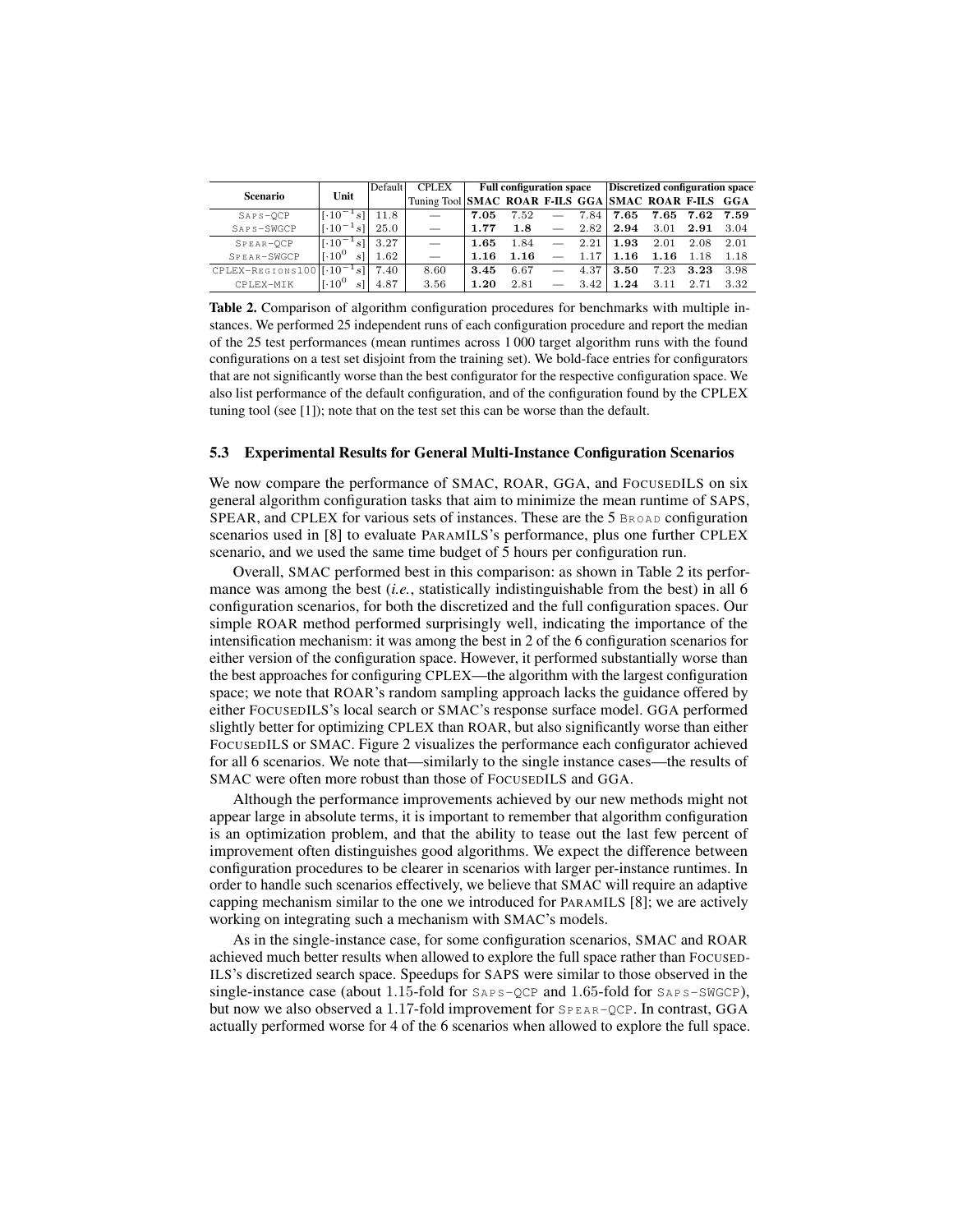

Fig. 2. Visual comparison of configuration procedures for general algorithm configuration scenarios. For each configurator and scenario, we show boxplots for the runtime data underlying Table 2, for the full configuration space (discretized for FOCUSEDILS). 'S' stands for SMAC, 'R' for ROAR, 'F' for FOCUSEDILS, and 'G' for GGA.

#### 6 Conclusion

In this paper, we extended a previous line of work on sequential model-based optimization (SMBO) to tackle general algorithm configuration problems. SMBO had previously been applied only to the optimization of algorithms with numerical parameters on single problem instances. Our work overcomes both of these limitations, allowing categorical parameters and configuration for sets of problem instances. The four technical advances that made this possible are (1) a new intensification mechanism that employs blocked comparisons between configurations; an alternative class of response surface models, random forests, to handle (2) categorical parameters and (3) multiple instances; and (4) a new optimization procedure to select the most promising parameter configuration in a large mixed categorical/numerical space.

We presented empirical results for the configuration of two SAT algorithms (one local search, one tree search) and the commercial MIP solver CPLEX on a total of 17 configuration scenarios with small per-run captimes for each target algorithm run. Overall, our new SMBO procedure SMAC yielded statistically significant—albeit sometimes small—improvements over all of the other approaches on several configuration scenarios, and never performed worse. In contrast to FOCUSEDILS, our new methods are also able to search the full (non-discretized) configuration space, which led to further substantial improvements for several configuration scenarios. We note that our new intensification mechanism enabled even ROAR, a simple model-free approach, to perform better than previous general-purpose configuration procedures in many cases; ROAR only performed poorly for optimizing CPLEX, where good configurations are sparse. SMAC yielded further improvements over ROAR and—most importantly—also state-of-the-art performance for the configuration of CPLEX.

In future work, we plan to improve SMAC to better handle configuration scenarios with large per-run captimes for each target algorithm run; specifically, we plan to integrate PARAMILS's adaptive capping mechanism into SMAC, which will require an extension of SMACs models to handle the resulting partly *censored* data. While in this paper we aimed to find a single configuration with overall good performance, we also plan to use SMAC's models to determine good configurations on a per-instance basis. Finally, we plan to use these models to characterize the importance of individual parameters and their interactions, and to study interactions between parameters and instance features.

## Acknowledgements

We thank Kevin Murphy for many useful discussions on the modelling aspect of this work. Thanks also to Chris Fawcett and Chris Nell for help with running GGA through HAL, to Kevin Tierney